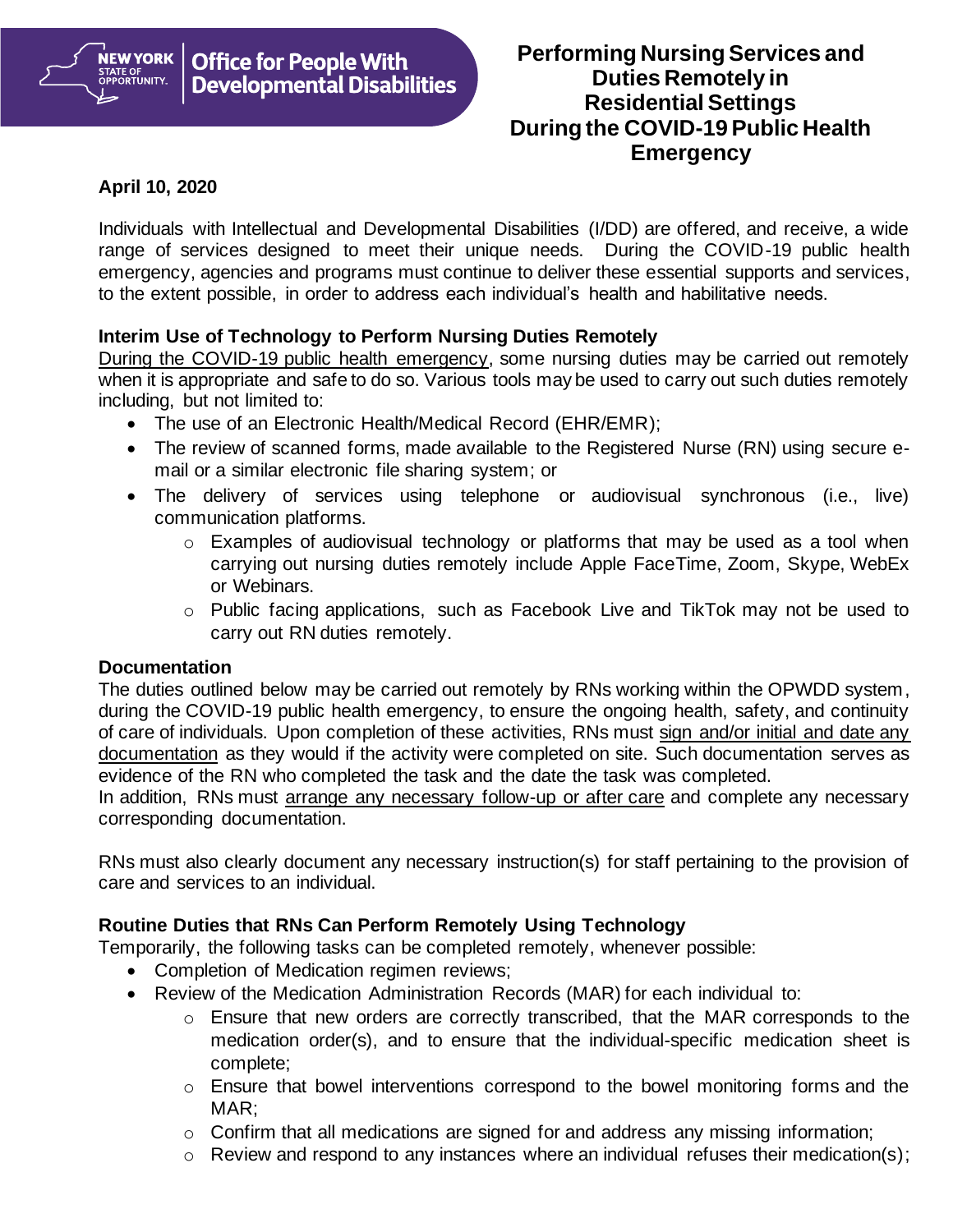- o Review documentation on the use of PRN medication; and
- o Review the controlled drug sheets and counts;
- Review of laboratory, imaging, and diagnostic results, and arrange for any necessary followup regarding any abnormal results;
- Review of reports from other providers;
- Review of consultation sheets/reports, and follow up regarding doctors' appointments;
- Review of the communication books, shift change logs and incident logs;
- Scheduling of appointments, rescheduling any cancelled or missed appointments, and determining why the appointment(s) were cancelled/missed;
- Review of staff notes:
- Review of diet orders:
- Review of the following charting records regularly maintained by staff for each individual:
	- o Bowel Movement (BM) Chart
	- o Weight Chart
	- o Vital signs
	- o Food Intake and Output
	- o Menses
	- o Seizures
	- o Blood Sugar Monitoring Sheets
- Development of individual-specific Plans of Nursing Services (PONS). Such plans could be directly entered into an Electronic Health or Medical Record or arrangements should be made so that the PONS is placed into the individual's record and made available to staff.
- Review of Staff Training and In-service training delivered, including reviewing the sign-in sheets.
- Provision of necessary training and instruction to staff.

### **Routine Duties that RNs MAY Perform Remotely Using Technology, But Require Additional Consideration to Determine Appropriateness**

Some duties routinely carried out by RNs may be delivered remotely, when the RN determines that delivering such service remotely is appropriate, and that performing the duty remotely does not/will not negatively impact the health and/or safety of the individual(s). Consideration must be given to the following:

- Staffing patterns at the site, when the RN would be dependent on others, such as Direct Support Professionals (DSPs), to carry out the duty.
- Whether there is an adequate supply of medications on site. An RN could work remotely with the on-site house staff to monitor the medication supply and to address any inadequacies.
- Nursing Assessments. There may be instances when a nursing assessment may be delivered via Telehealth (i.e., through live audiovisual technologies) or Telephonically. For example, an assessment of pain, new swelling, or bruising may be completed via Telehealth when the individual can report symptoms through the Telehealth platform and/or when staff, such as a DSP, can provide data necessary for completing the assessment, such as providing measurements over time or identifying changes in appearance of color. On the contrary, a wound assessment should not be performed remotely because such task requires the RN to assess measurements of depth and the wound bed. This type of assessment requires that the RN closely inspect the wound, which could not be completed through common audiovisual technologies. It is possible that the RN could perform a wound